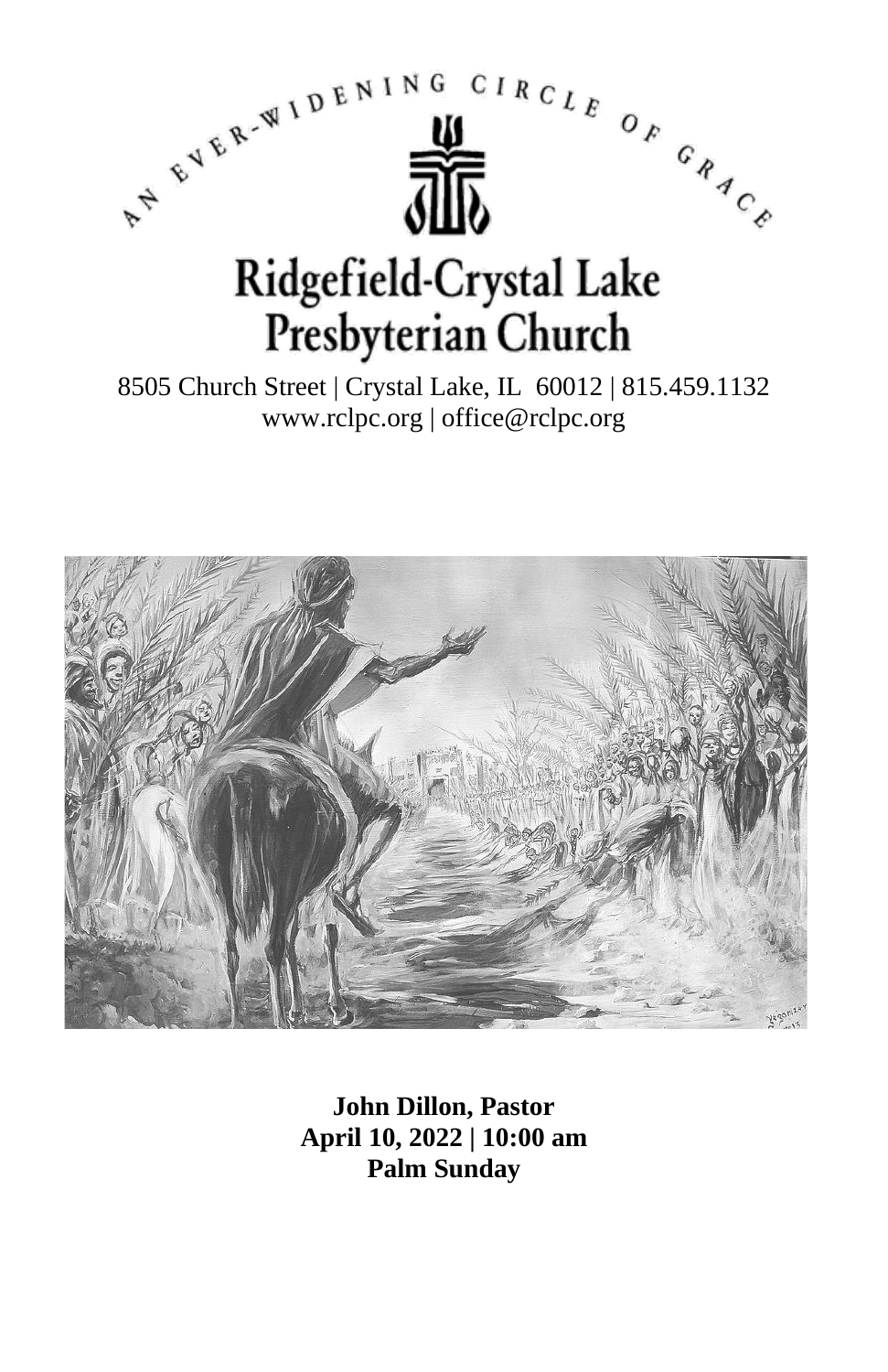## **WE GATHER IN GRACE**

*A "+" indicates all are invited to stand in either body or spirit. Reminders: Our worship service is being livestreamed and is on Zoom.*

WORDS OF WELCOME

+PRELUDE *Sanna, sannanina* GTG 597

+ENTER THE STORY Marcia McFee & Chuck Bell

**1 .Enter. Enter the passion. Enter the place we belong, not just looking on. For this is our passion. Enter the passion. Enter the place we belong, not just looking on. For this is our passion. <sup>2</sup> .Enter the passion. Enter the story. Enter the passion. Enter His passion.**

+CALL TO WORSHIP (PSALM 24)

- One: The earth is the LORD's and all that is in it, the world, and those who live in it; for God has founded it on the seas, and established it on the rivers.
- **All: Who shall ascend the hill of the LORD? And who shall stand in his holy place? Those who have clean hands and pure hearts, who do not lift up their souls to what is false, and do not swear deceitfully.**

+ALL GLORY, LAUD, & HONOR GTG 196

## +PRAYER OF CONFESSION

- **A: Before God, with the people of God, we confess to turning away from God in the ways we wound our lives, the lives of others and the life of the world**
- **B: May God forgive you; Christ renew you, and the Spirit enable you to grow**.

*repeat in reverse*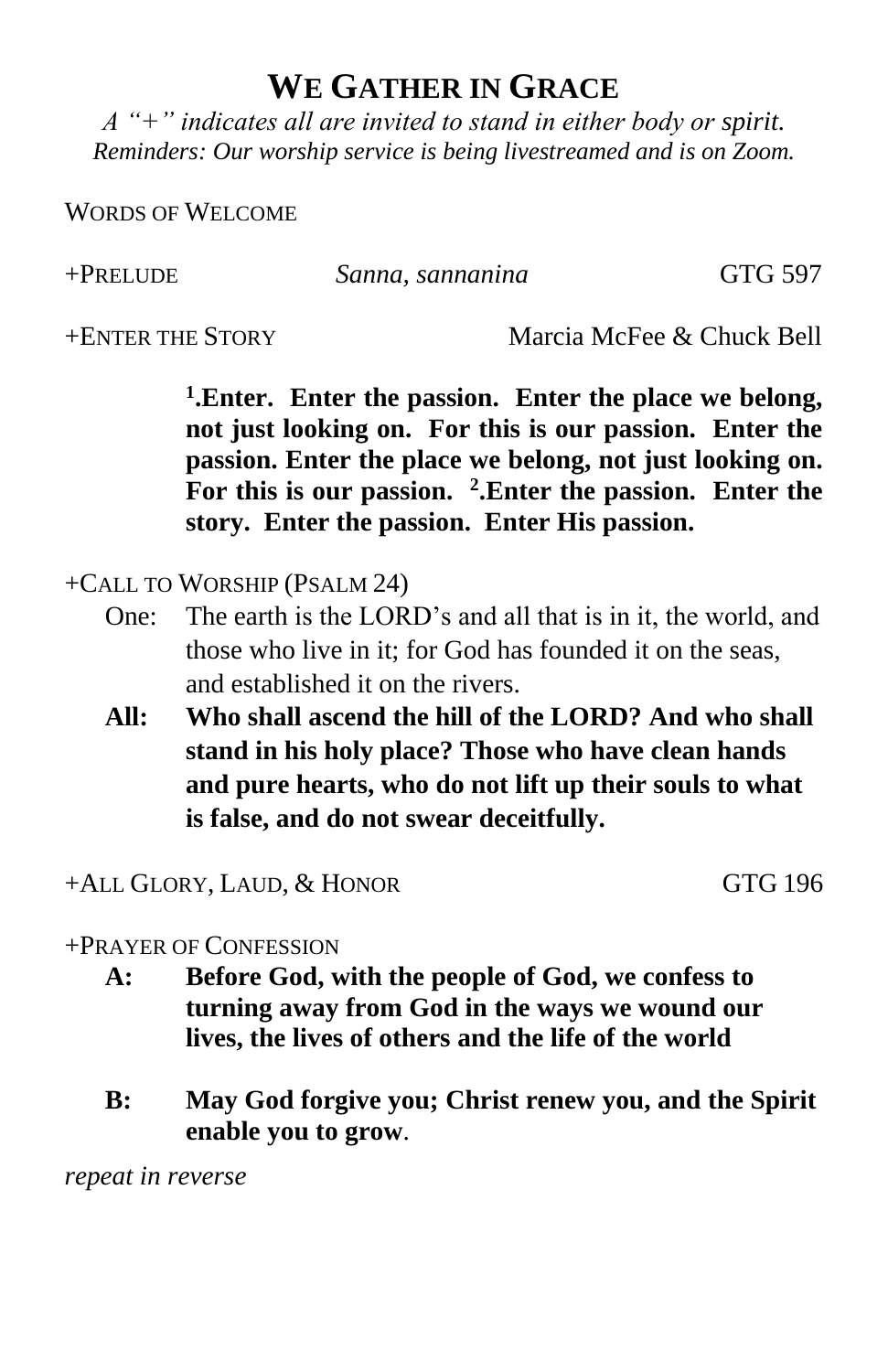## +SUNG RESPONSE: KYRIE ELEISON GTG 577 **Kyrie Eleison. Kyrie Eleison. Kyrie Eleison. Kyrie Eleison.**

#### +ABSOLUTION AND PASSING THE PEACE

Pastor: Know this: you can open your eyes and see with your heart, at any moment, no matter how hesitant you have been. You are forgiven and freed, encouraged and loved by a God who wants you to live fully. Let us enter the passion of Christ, and pass the peace of Christ with each other while I share with those online.

Peace be with you!

+SUNG RESPONSE: REACH OUT YOUR HAND IN PEACE Lucy Smith

**Reach out your hand in peace Reach out your hand in peace. Reach out your hand in peace. In return you'll feel God's love.**

# **WE GROW IN GRACE**

WEE WORSHIP

SCRIPTURE READING: John 19:16b-25

| <b>MESSAGE</b> | "Jesus is for ALL" | Rev. John Dillon |
|----------------|--------------------|------------------|
| <b>ANTHEM</b>  | Jazz Gloria        | Rob Landes       |

PRAYERS OF THANKSGIVING AND THE LORD'S PRAYER

**Our Father, who art in heaven, hallowed be thy name. Thy kingdom come, thy will be done, on earth as it is in heaven. Give us this day our daily bread; and forgive us our debts, as we forgive our debtors; and lead us not into temptation, but deliver us from evil. For thine is the kingdom, and the power, and the glory, forever. Amen.**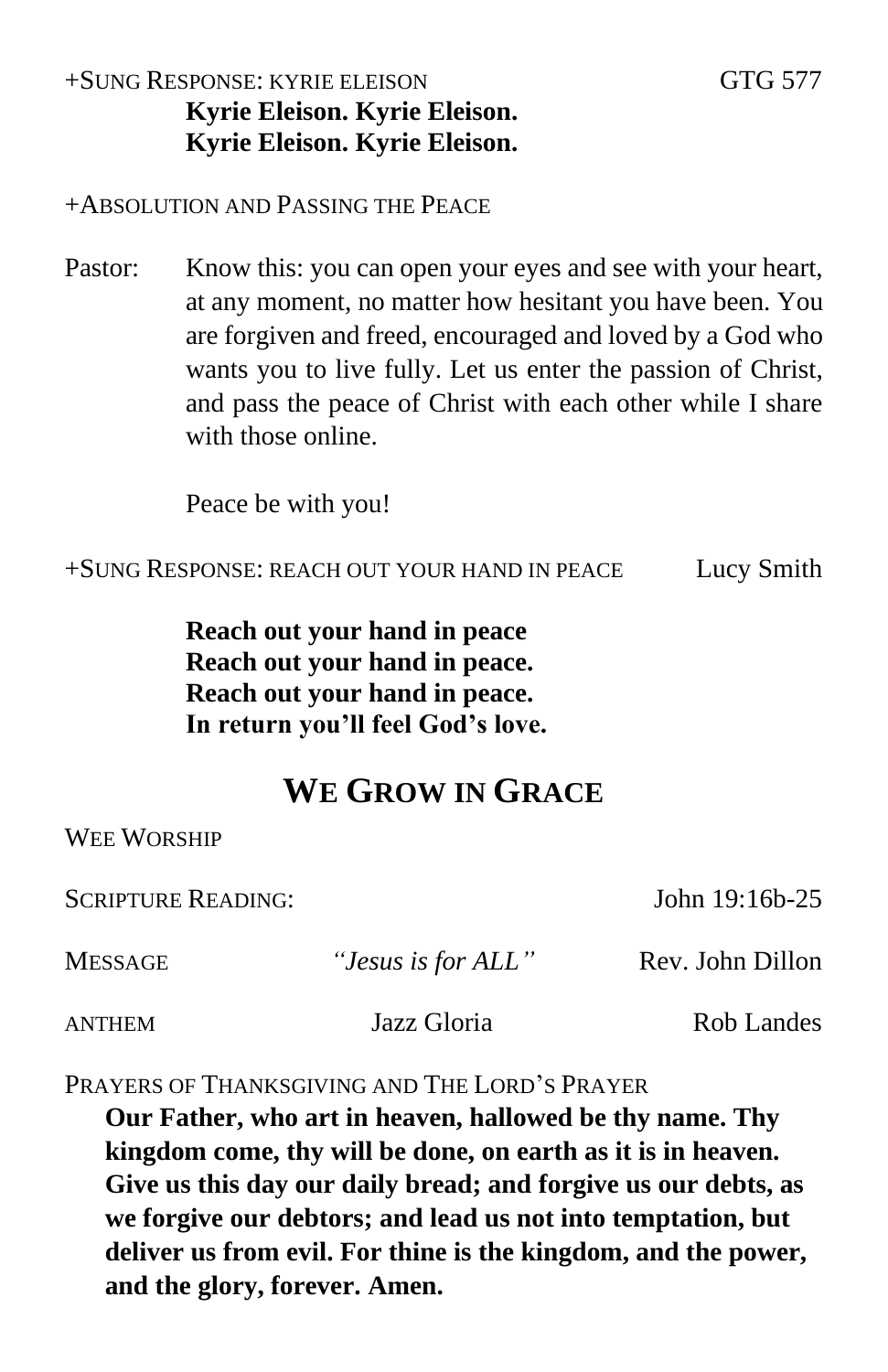OFFERING: JAZZ GLORIA REPRISE

+PRAYER OF DEDICATION

# **WE GO IN GRACE**

+DOXOLOGY: LENTEN DOXOLOGY Kathryn Hodges

**Praise God, from whom all blessings flow; Praise Christ, all people here below; Praise Holy Spirit evermore; Praise Triune God, whom we adore. Amen. Amen. Amen. Amen.**

+BENEDICTION

+JAZZ GLORIA REPRISE

*We gather in grace, we grow in grace, we go in grace… The journey continues in an ever-widening circle of grace.*

──────

MUSIC LEADERS: ANTHONY JAY HOUSTON AND SCOTT IDDINGS ACCOMPANISTS: ANN LEGG AND MIKE GRISWOLD TECHNICAL DIRECTOR: STEVE CONNELL



*Visit Our Welcome Page… [rclpc.org/welcomeToRCLPC.html](http://rclpc.org/welcomeToRCLPC.html)*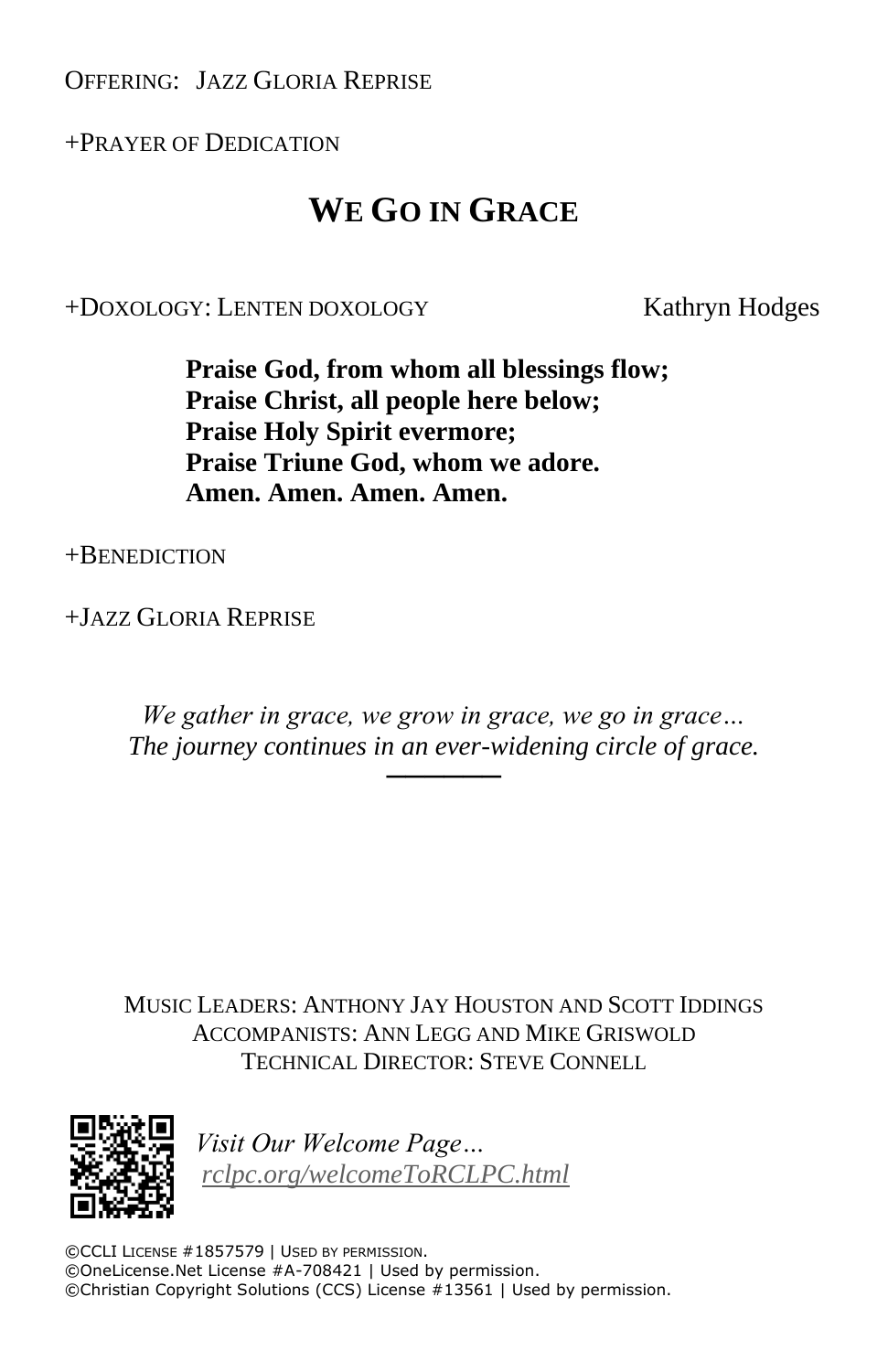Hymn 597: Sanna, Sannanina

Sanna, sannanina, sanna, sanna, sanna. Sanna, sannanina, sanna, sanna, sanna.

Sanna, sanna, sanna, sannanina, sanna, sanna, sanna. Sanna, sanna, sanna, sannanina, sanna, sanna, sanna.